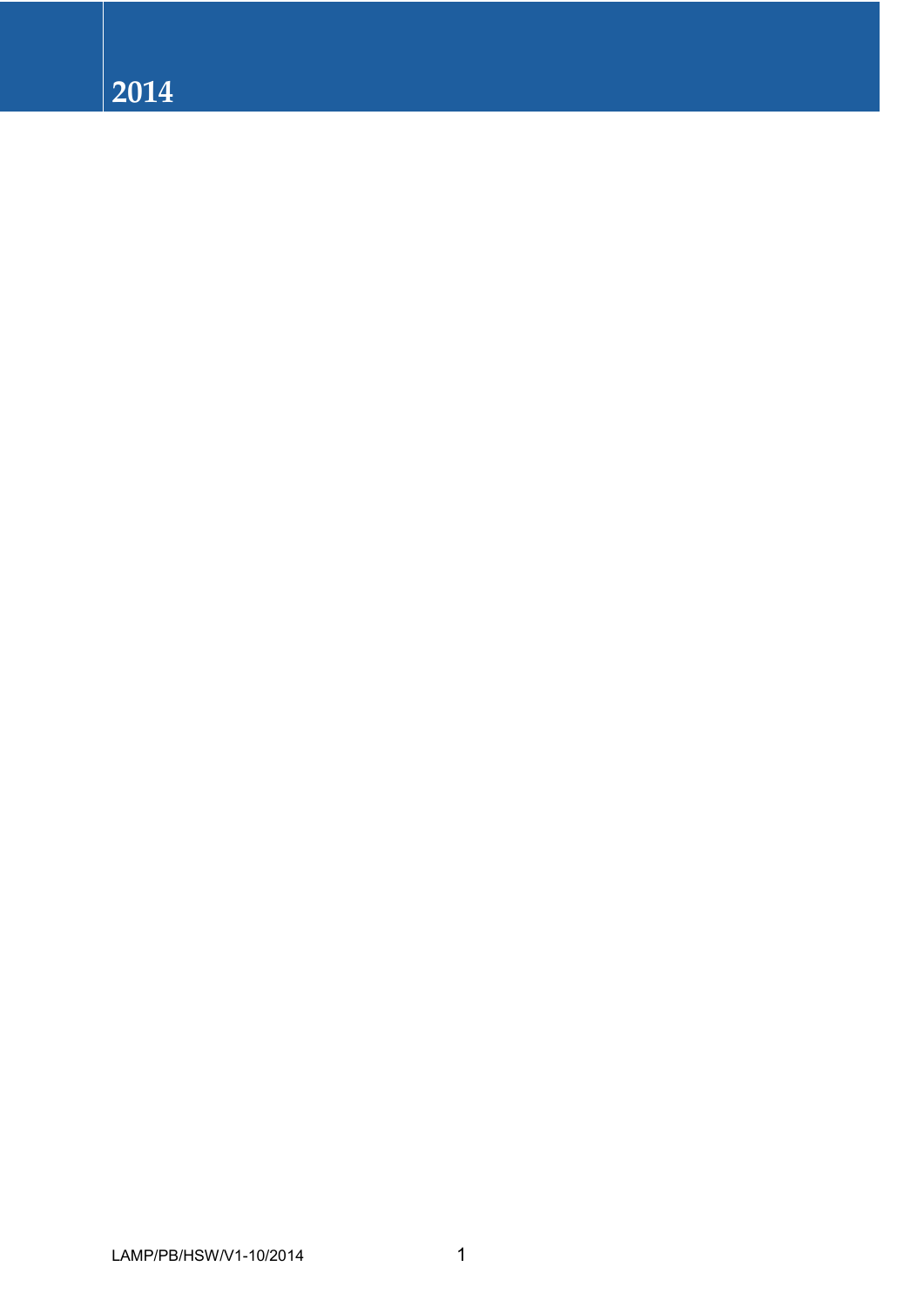# Thurlaston CE (Aided) Primary School

Thurlaston CE (Aided) Primary School



# Asbestos Management Plan

May 2015

Signed ((((((((((((((((((((((((((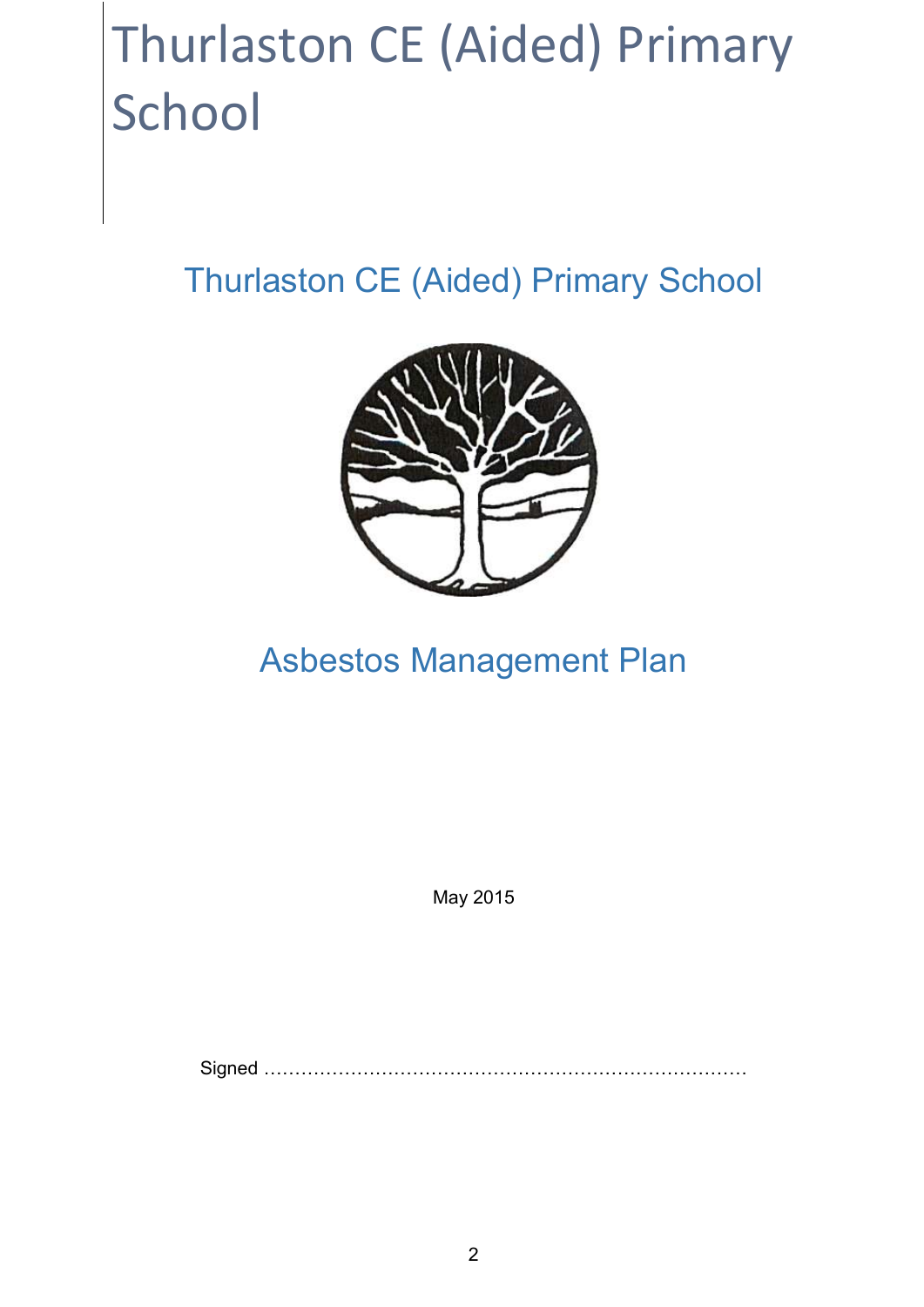



This asbestos management plan outlines the systems in place at XXXXXXXXXXXX in order to safely and effectively manage the risks associated with asbestos.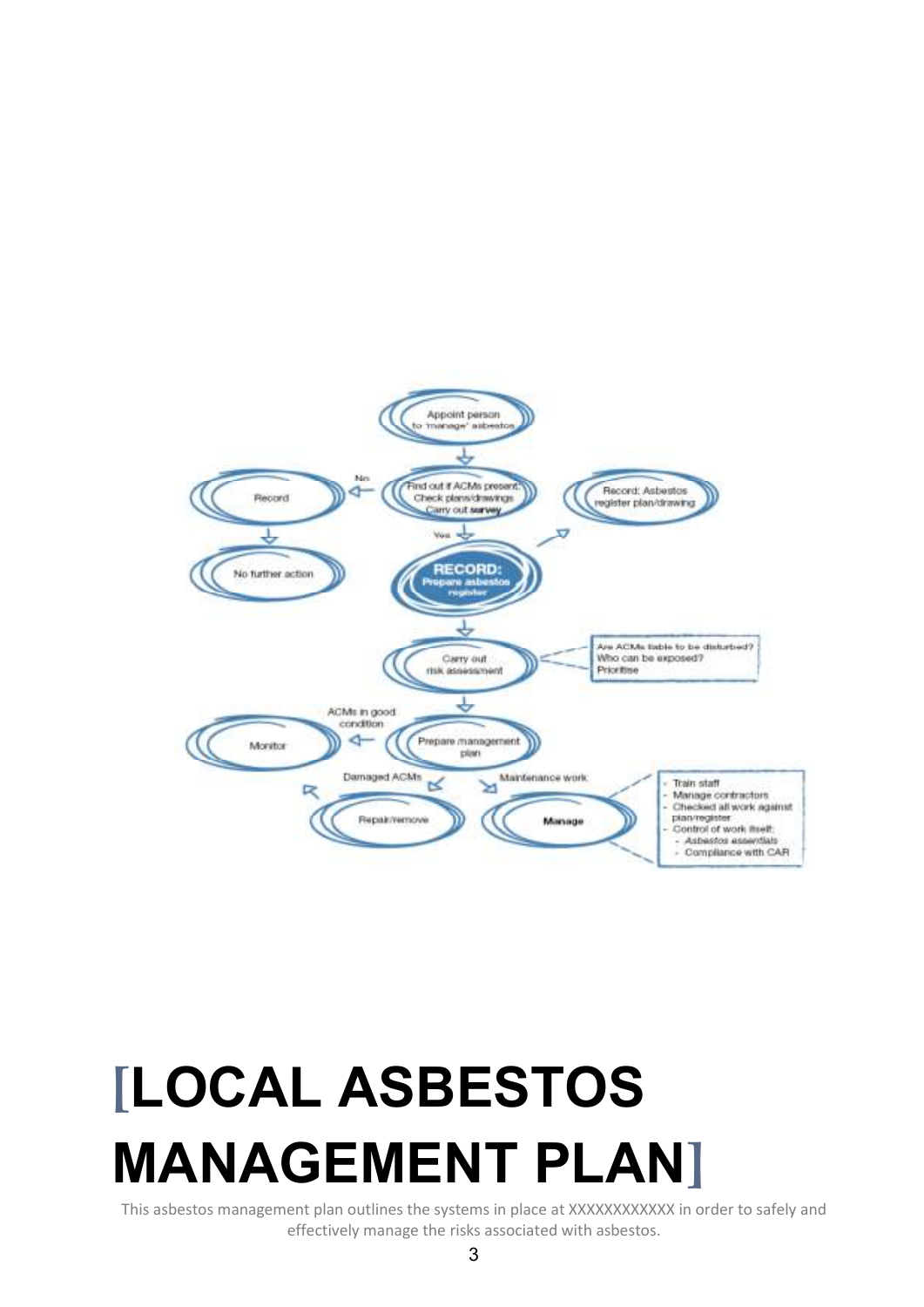# **Contents**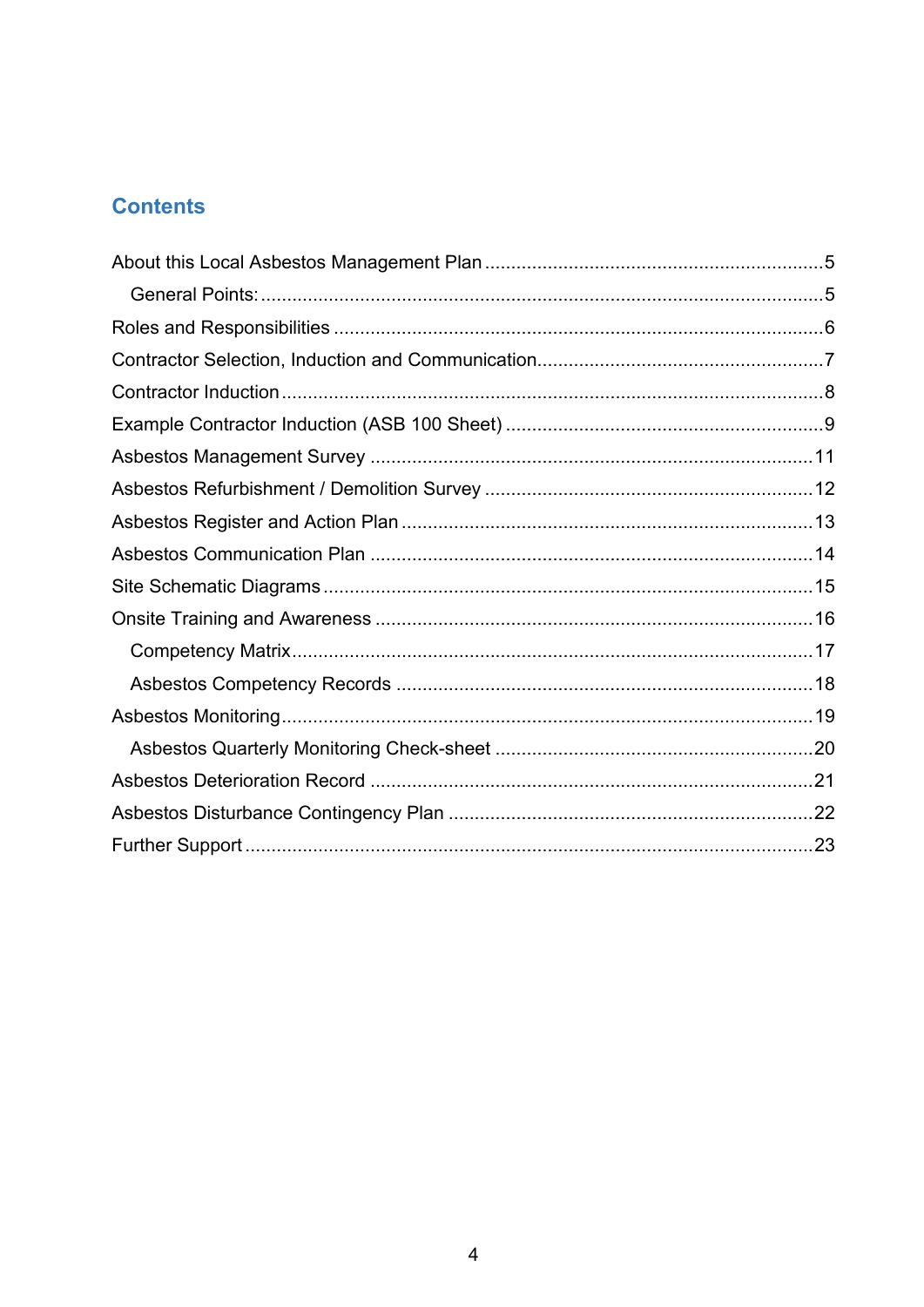# **About this Local Asbestos Management Plan**

Asbestos is a naturally occurring mineral that was widely used from the 1950s - 1990s as a building material. Asbestos is a very good thermal and electrical insulator. However, it is now known that asbestos is a very dangerous material. Its fibres can be easily inhaled into the lungs where they become lodged causing severe terminal illness. Asbestos kills an average of 20 tradesmen per week.

While asbestos is dangerous, generally, if well managed, asbestos in-situ is safe if it is not disturbed. Therefore it is essential that effective on-site management arrangements are in place to prevent asbestos disturbance. The general process for managing asbestos can be described as:

- 1. Conducting a *Management Survey* to identify areas containing asbestos materials.
- 2. Carrying out subsequent remedial actions to either treat or remove asbestos where necessary.
- 3. Communicating the risks of asbestos to appropriate personnel.
- 4. Continual monitoring of the condition of asbestos.
- 5. Being prepared to respond to any disturbance of asbestos.

This Local Asbestos Management Plan (LAMP) has been produced in accordance with the Control of Asbestos Regulations, (CAR) 2012 by Leicestershire County Council's (LCC) Health, Safety and Wellbeing Service in accordance with Operational Property Services. It is intended that the LAMP will assist managers and head teachers in fully complying with their duties to manage the risks associated with asbestos.

#### **General Points:**

- LCC Policy states that all types of asbestos will be treated equally regardless of its material assessment score and subsequent risk rating. **Asbestos is dangerous.**
- Any construction work involving structural alteration or intrusion into the fabric of a building should be notified to the HS&W / Property Services (Alternative Advisor for non-buy-back academies) prior to commencing. This is to ensure that appropriate advice can be given to sites in order that the work can be undertaken safely and compliantly.
- Asbestos on-site should not be treated or removed without the prior knowledge of HS&W / Property Services.
- Any external asbestos consultant/surveyor engaged needs to be able to demonstrate organisational competence (ISO 17020) and individual competence (BOHS).

Further guidance can be found at: http://www.hse.gov.uk/pubns/manageasbestos.pdf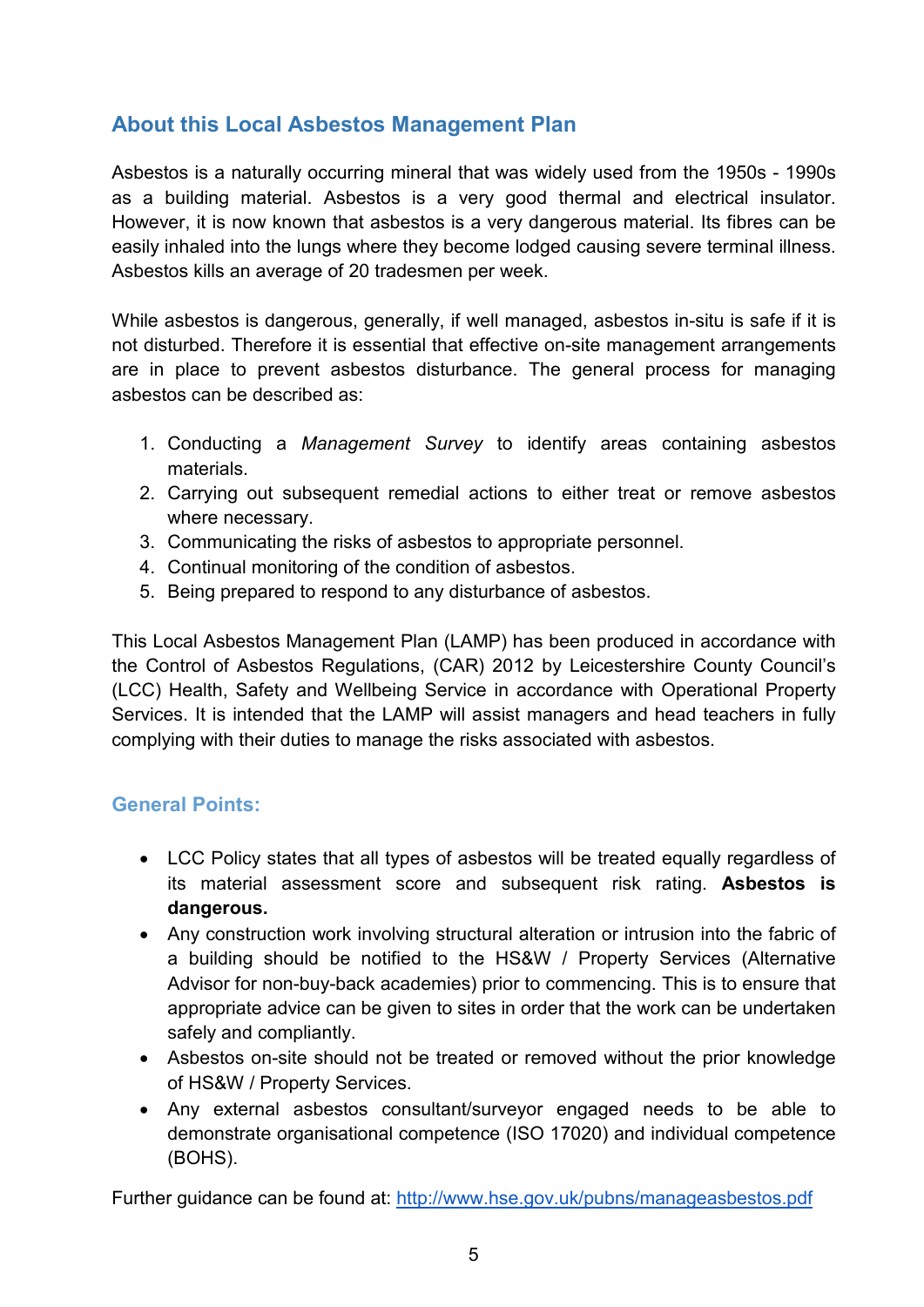# **Roles and Responsibilities**

The following table should be completed to outline which members of staff on site have the appropriate responsibilities for managing asbestos:

| <b>Responsibility:</b>            | Name:                  | <b>Position:</b>                    | Signature: |
|-----------------------------------|------------------------|-------------------------------------|------------|
| <b>Overall Responsibility for</b> | Gavin Beetham          | <b>Head Teacher / Manager</b>       |            |
| Site:                             |                        |                                     |            |
| <b>Briefing Staff Onsite of</b>   | <b>Jackie Mitchell</b> | <b>Site Manager / Premises</b>      |            |
| ACM:                              |                        | <b>Officer</b>                      |            |
| Communicating with                | Jackie Mitchell        | <b>Site Manager / Premises</b>      |            |
| Contractors:                      |                        | <b>Officer</b>                      |            |
| Commissioning                     | <b>YMD Boon</b>        | <b>Property Services / Business</b> |            |
| Contractors:                      |                        | <b>Manager</b>                      |            |
| <b>Inspecting Asbestos</b>        | Jackie Mitchell        | <b>Premises Officer / Property</b>  |            |
| Condition:                        |                        | <b>Services</b>                     |            |
| <b>Annual Asbestos Survey</b>     | <b>Gavin Beetham</b>   | <b>Property Services / Asbestos</b> |            |
| Inspection:                       |                        | Surveyor                            |            |
| <b>Conducting Annual Review</b>   | Gavin Beetham          | <b>Head Teacher / Property</b>      |            |
| of LAMP                           |                        | <b>Manager</b>                      |            |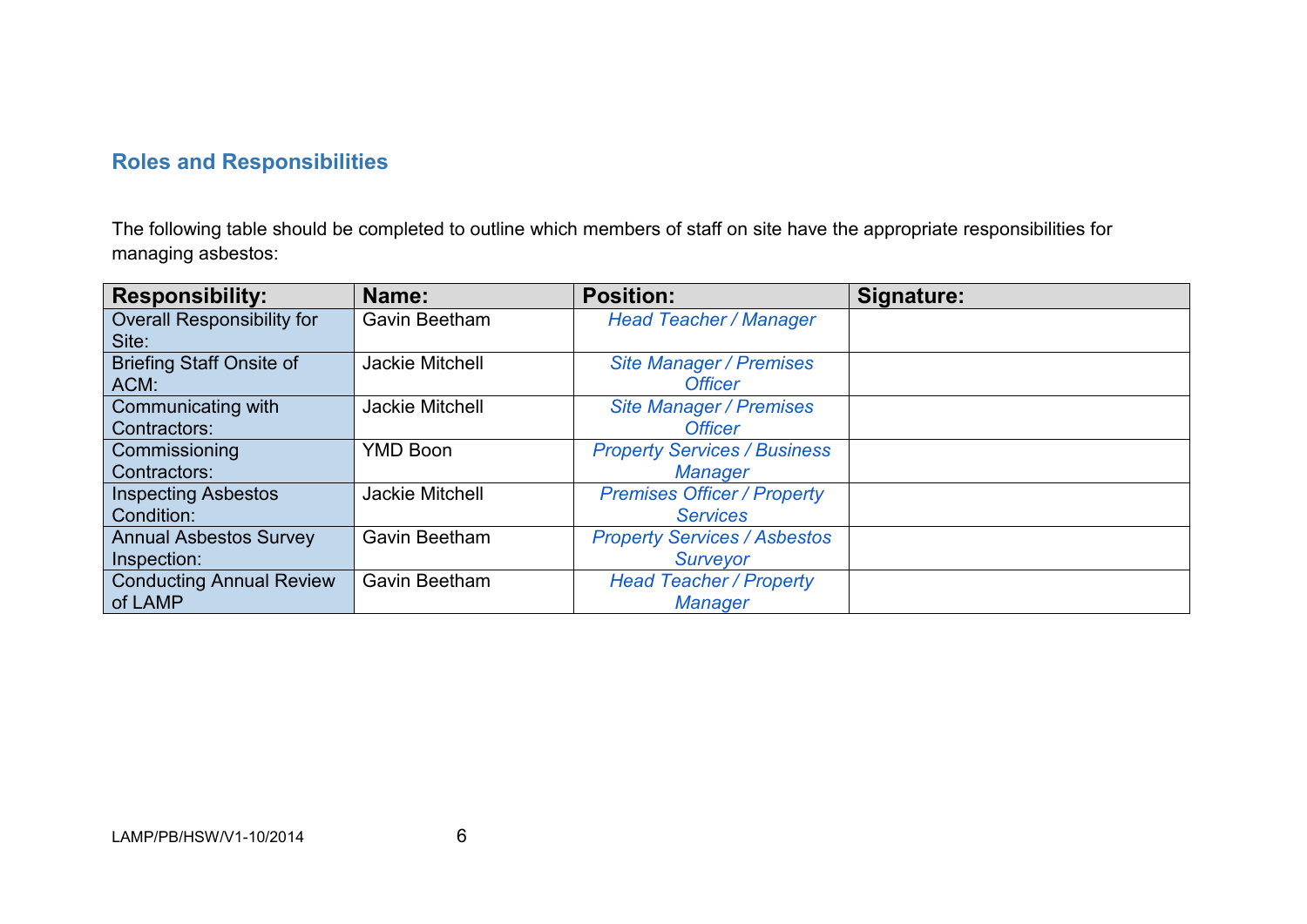#### **Contractor Selection, Induction and Communication**

It is essential that in order to ensure contractors are familiar with the risks associated with asbestos on site, they are suitably inducted to our premises. The following process diagram outlines the process for inducting contractors into Thurlaston CE (Aided) Primary School in respect of asbestos.

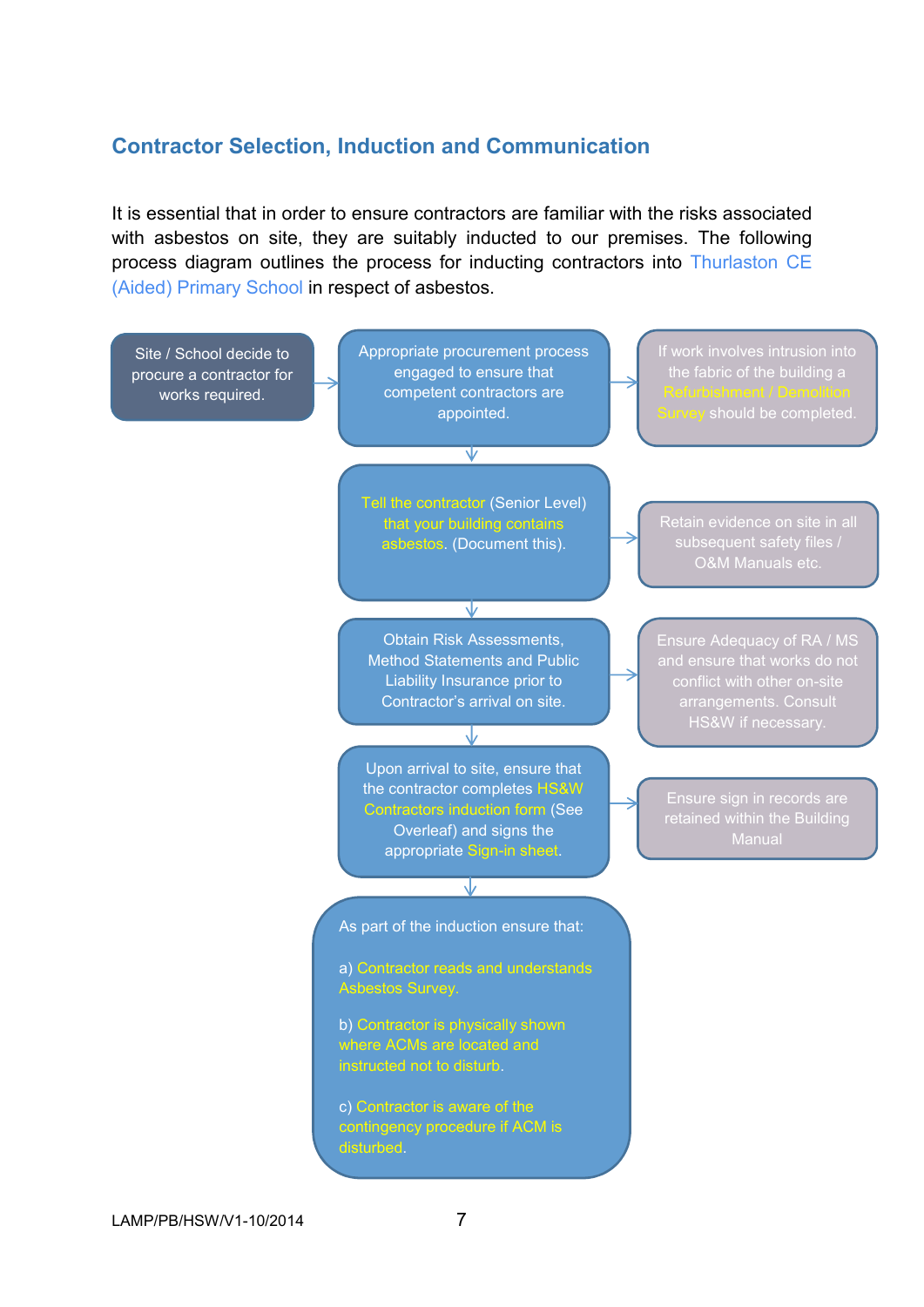# **Contractor Induction**

Robust contractor induction is essential to ensuring that asbestos is not released on site. It is important that this Asbestos Management Plan is communicated to contractors, more importantly it is essential to make contractors aware of areas on site that contain asbestos. The following instructions must be conveyed to all contractors. Additionally, all contractors conducting works which have the potential to intrude into the building fabric must sign the following ASB 100 sheet.

**N.B. For the purpose of this procedure, the word 'contractor' shall include staff directly employed by the establishment, by LCC, consultants (whether employed by the establishment or by LCC) or volunteers undertaking work at the establishment.** 

#### **Instructions to Contractors**

Your attention is drawn to the Asbestos Survey for this property that has been handed to you.

You must check the survey and associated drawings for the presence of asbestos in any area(s) which you intend to work. It is imperative that you do not disturb any asbestos or asbestos–based product during the course of your work unless you hold the appropriate licenses to work with asbestos and asbestos-based products and are contracted to do so.

Please be aware that there may be asbestos in the property that has not been identified in the survey as it may be hidden behind panels, boxing-in under new pipework insulation etc.

If, in the course of your work you discover what you think may be asbestos or an asbestos-based product, you must immediately stop work and follow the contingency procedure detailed at the back of this Management Plan.

You must sign the attached register to demonstrate that you have read and understood this procedure before you will be allowed to commence any work on site. You must also ensure that any colleague working with you are also familiar with this procedure.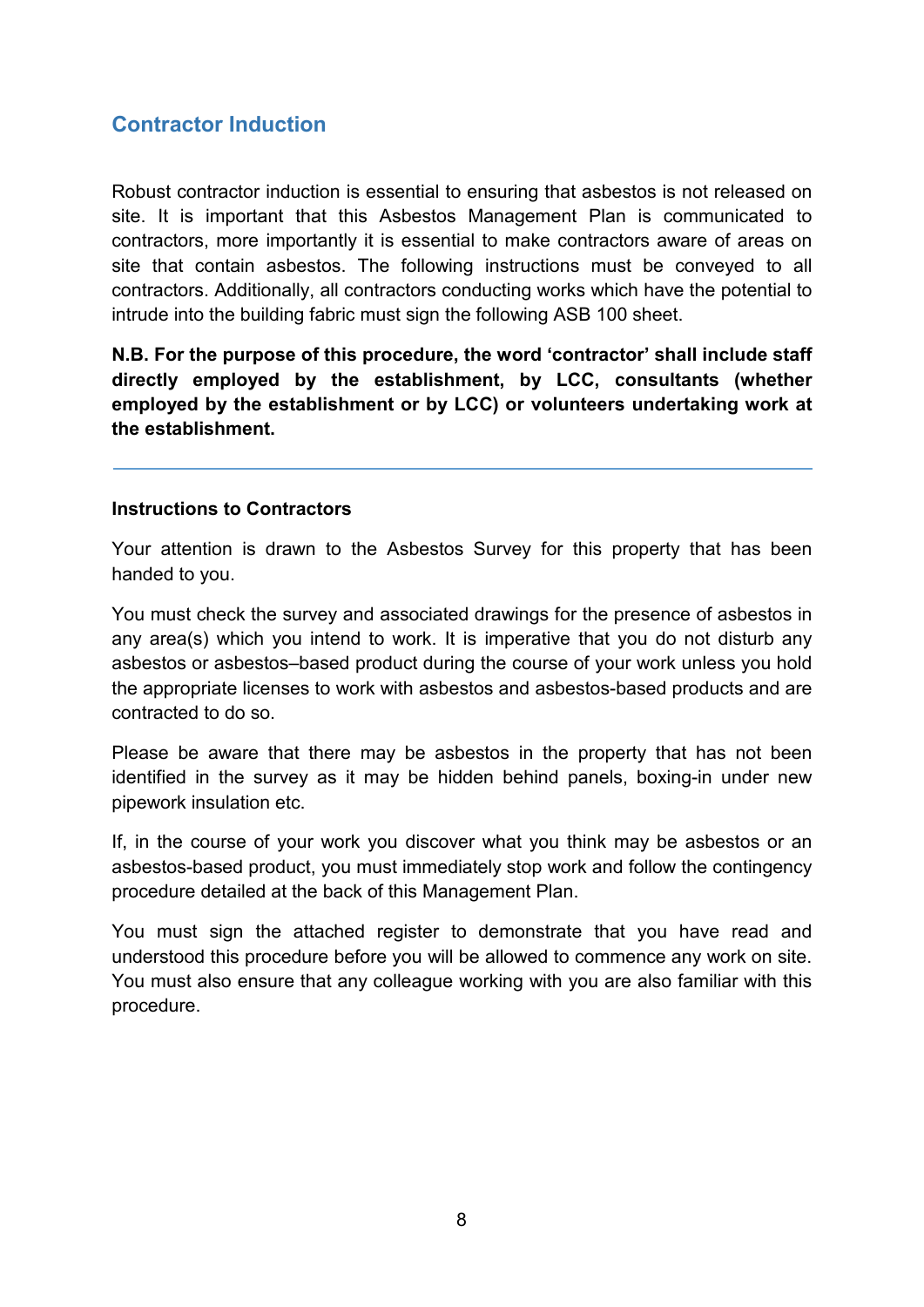# **Thurlaston Contractor Induction (ASB 100 Sheet)**

#### **Register of Persons Checking Asbestos Management Survey Property Name:** Thurlaston CE (Aided) Primary School

(To be retained on site for 2 years)

I have read the mandatory instructions in document ASB 100.

I have checked the asbestos survey for the area(s) I intend to work, which are detailed below, and I understand the procedure to be followed if material suspected as being asbestos or an asbestos-based product is discovered during the course of the work. I will ensure that any colleagues working with me are also aware of the procedure.

| <b>Date</b> | Contractor<br>(Company) | <b>Name</b><br>(Please Print) | <b>Signature</b> | Area on Site of Work to<br>be Undertaken | <b>Asbestos</b><br><b>Survey</b><br><b>Checked</b> | Asbestos noted as<br>present in Work Area<br>(Y/N) |
|-------------|-------------------------|-------------------------------|------------------|------------------------------------------|----------------------------------------------------|----------------------------------------------------|
|             |                         |                               |                  |                                          |                                                    |                                                    |
|             |                         |                               |                  |                                          |                                                    |                                                    |
|             |                         |                               |                  |                                          |                                                    |                                                    |
|             |                         |                               |                  |                                          |                                                    |                                                    |
|             |                         |                               |                  |                                          |                                                    |                                                    |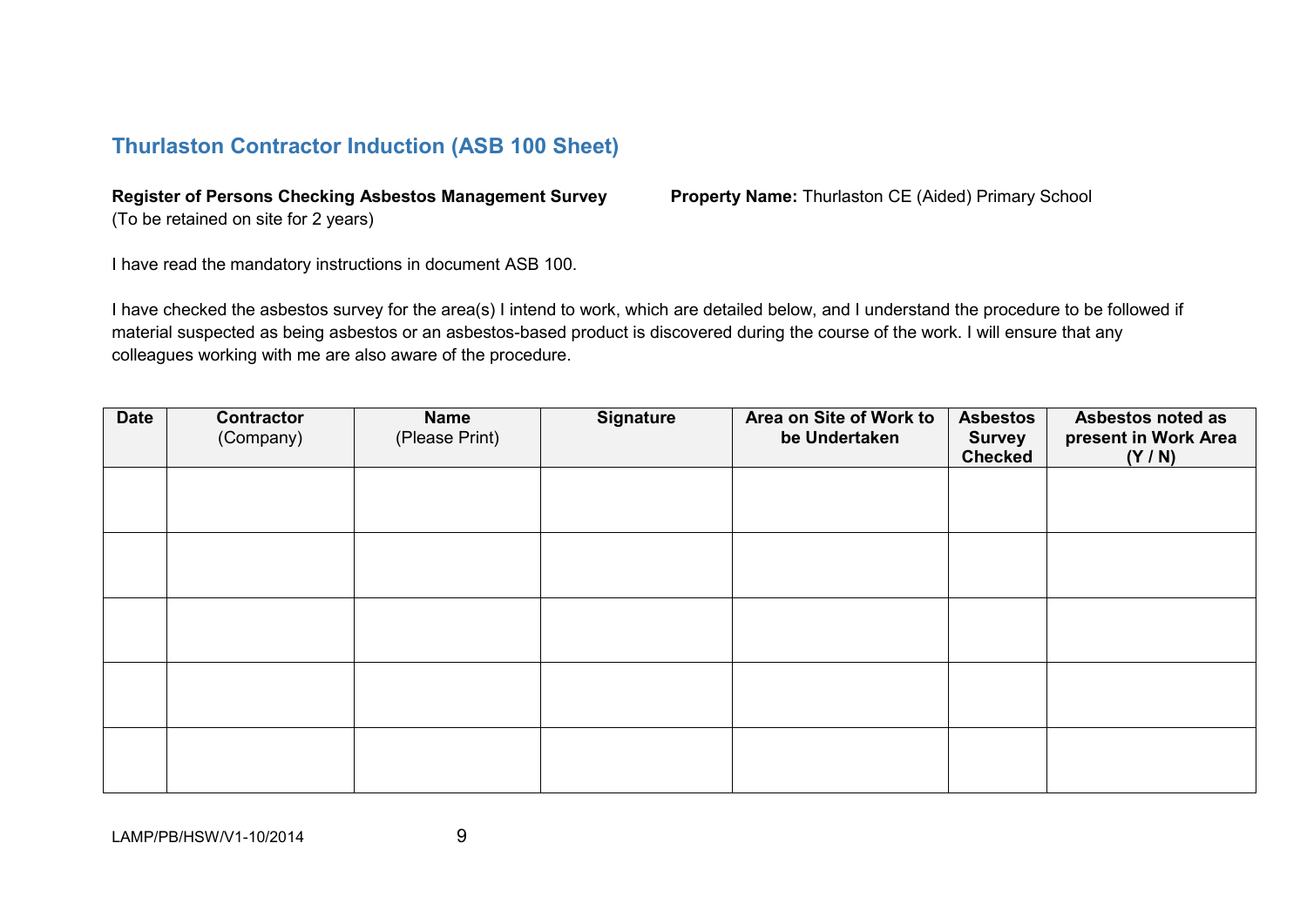| <b>Date</b> | <b>Contractor</b><br>(Company) | <b>Name</b><br>(Please Print) | <b>Signature</b> | Area on Site of Work to<br>be Undertaken | <b>Asbestos</b><br><b>Survey</b> | Asbestos noted as<br>present in Work Area |
|-------------|--------------------------------|-------------------------------|------------------|------------------------------------------|----------------------------------|-------------------------------------------|
|             |                                |                               |                  |                                          | Checked                          | (Y/N)                                     |
|             |                                |                               |                  |                                          |                                  |                                           |
|             |                                |                               |                  |                                          |                                  |                                           |
|             |                                |                               |                  |                                          |                                  |                                           |
|             |                                |                               |                  |                                          |                                  |                                           |
|             |                                |                               |                  |                                          |                                  |                                           |
|             |                                |                               |                  |                                          |                                  |                                           |
|             |                                |                               |                  |                                          |                                  |                                           |
|             |                                |                               |                  |                                          |                                  |                                           |
|             |                                |                               |                  |                                          |                                  |                                           |
|             |                                |                               |                  |                                          |                                  |                                           |
|             |                                |                               |                  |                                          |                                  |                                           |
|             |                                |                               |                  |                                          |                                  |                                           |
|             |                                |                               |                  |                                          |                                  |                                           |
|             |                                |                               |                  |                                          |                                  |                                           |
|             |                                |                               |                  |                                          |                                  |                                           |
|             |                                |                               |                  |                                          |                                  |                                           |
|             |                                |                               |                  |                                          |                                  |                                           |
|             |                                |                               |                  |                                          |                                  |                                           |
|             |                                |                               |                  |                                          |                                  |                                           |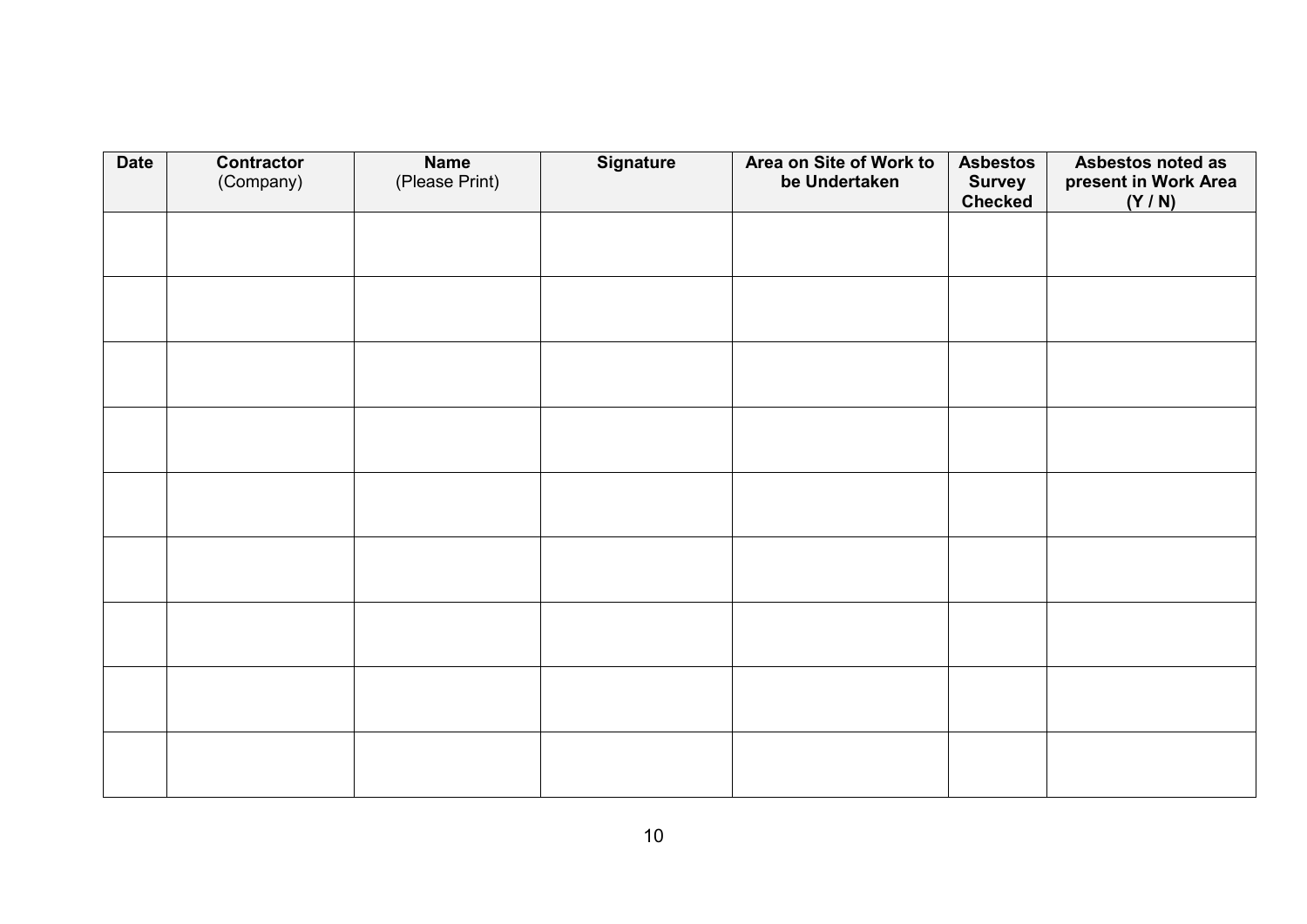# **Asbestos Management Survey**

All buildings within Leicestershire County Council built before the year 2000 will be subject to a *'Management Survey'* (previously known as a Type 2 survey). These are conducted every 5 years. The findings of these surveys and subsequent action plans are followed up by Thurlaston CE (Aided) Primary School in accordance with LCC Policy.

The Management Survey identifies asbestos locations and itemises these in the form of an asbestos register. However, **it is very strongly advised that an asbestos register is produced and maintained locally.** The register may need to be amended following the discovery of new ACMs or the removal of existing ACMs.

#### **The site / school's asbestos Management Survey (and any other subsequent surveys) should be inputted here:**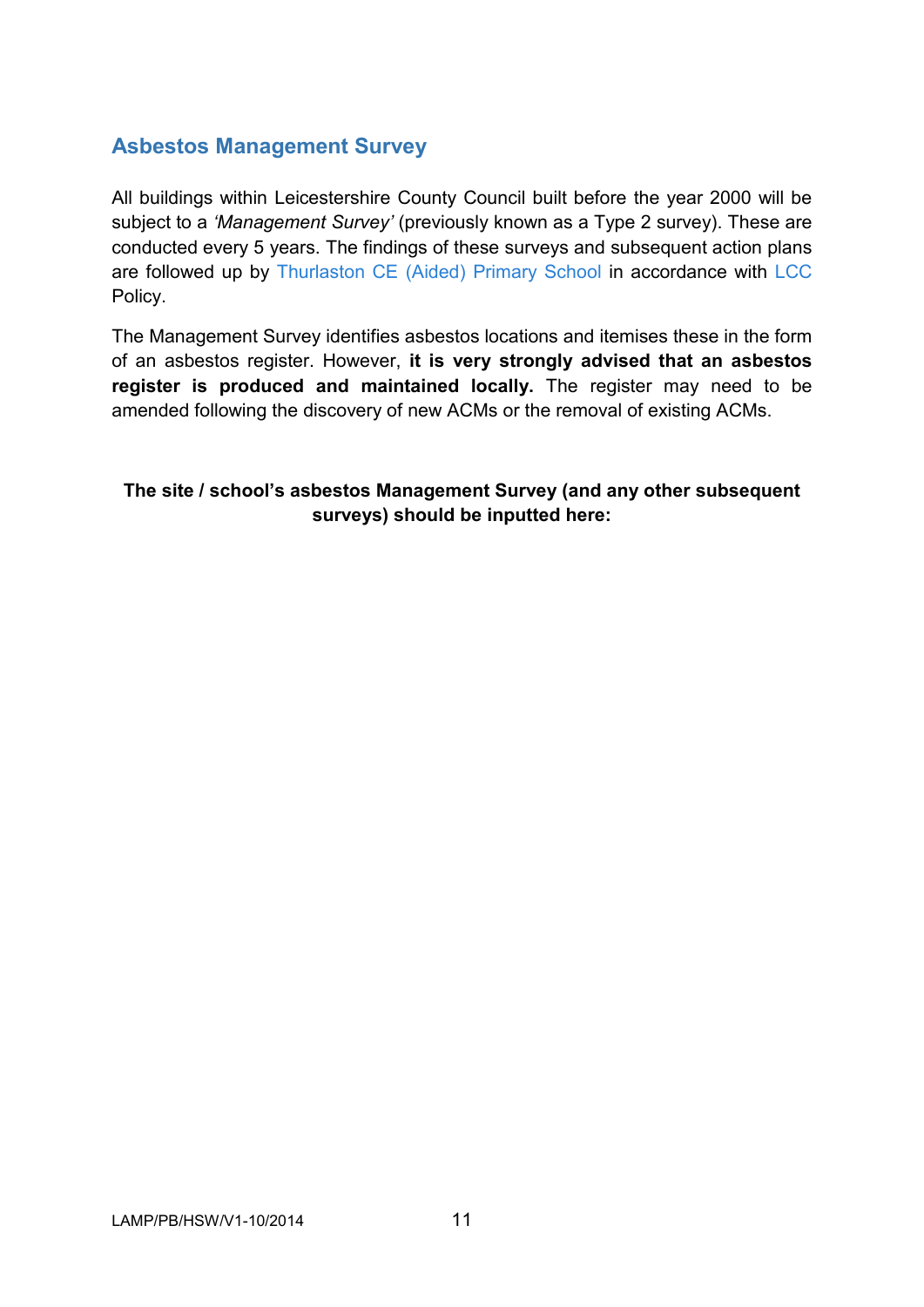# **Asbestos Refurbishment / Demolition Survey**

In addition to Management Surveys, where any refurbishment, construction or demolition work is to be conducted at site, Thurlaston CE (Aided) Primary School are committing to ensuring that an appropriate Refurbishment / Demolition Survey (RDS) will be conducted.

RDS surveys will focus on the areas of the building that are to be refurbished / demolished with a greater degree of detail and accuracy to ensure that any risks can be identified and alleviated prior to construction works taking place. Any asbestos identified during the RDS should be added to the asbestos register on site accordingly.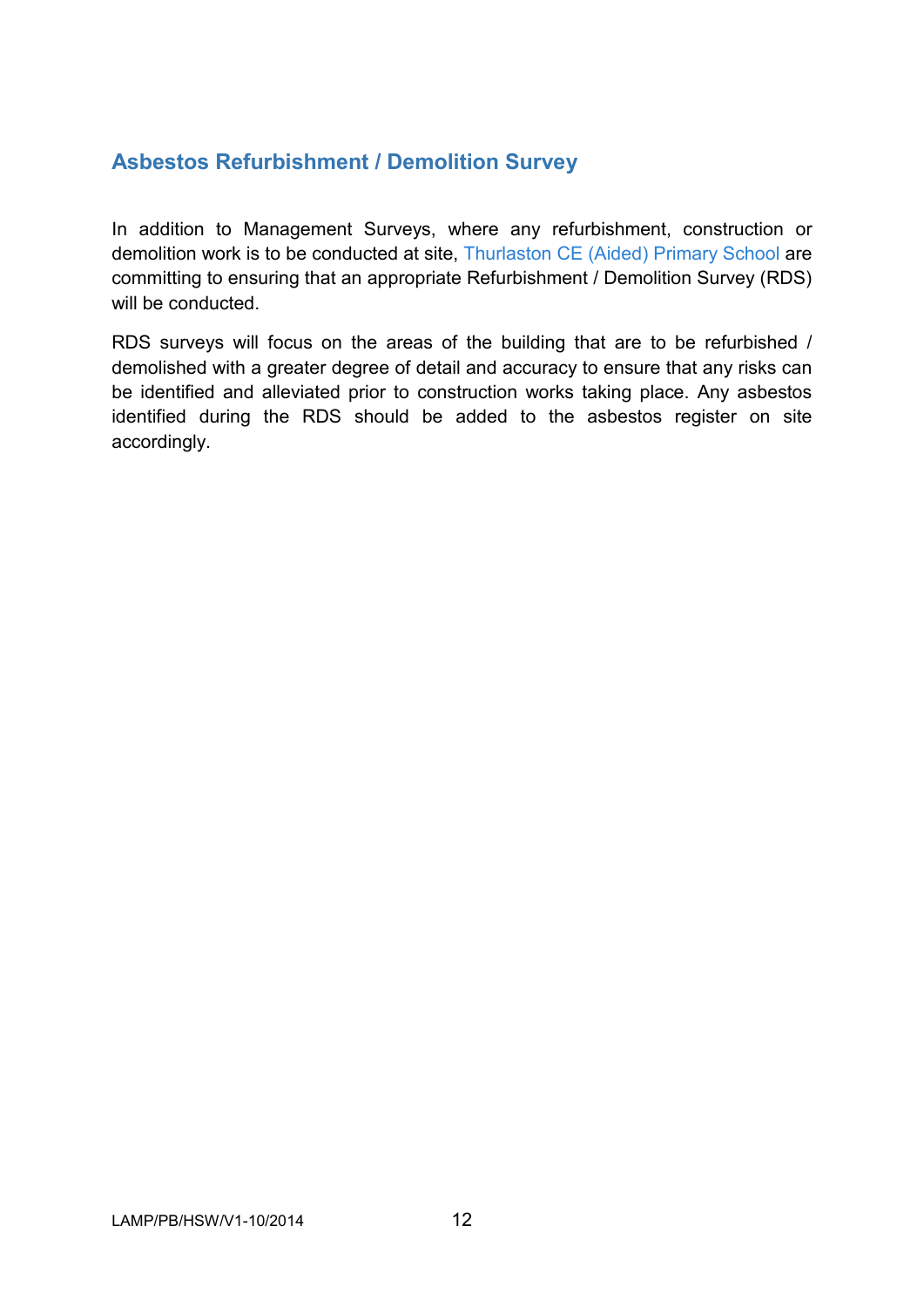## **Asbestos Register and Action Plan**

LCC recognise that the asbestos management survey is intended to help populate the on-site asbestos register in order that a corrective action plan can be formulated and prioritised. The Service Level Agreement with the LCC Asbestos Surveyors encompasses the production of an asbestos register and a prioritised action plan. (In accordance with HSG 264).

**It is essential that this register is amended as and when asbestos is discovered or removed in order to ensure that the most up-to-date information is conveyed to personnel on site. This may be hand written onto the survey report by a member of staff on site who has been suitably trained in asbestos awareness.** 

| Area    | Location           | <b>Building</b>                              | Asbestos    | Action   | Page on |
|---------|--------------------|----------------------------------------------|-------------|----------|---------|
| Ref No. |                    | Component                                    | Type        | Priority | report  |
| 01/10   | <b>Boiler Room</b> | Switch gear                                  | Chrysolite  | Low      | 16      |
| 17/5    | Kiln Room          | Kiln may<br>contain<br>concealed<br>asbestos | Crocidolite | Low      | 17      |
| 17/6    |                    | <b>Electrics</b><br>board to kiln            | Chrysolite  | Low      | 18      |
| 20/8    | Corridor           | Switch gear                                  | Chrysolite  | Low      | 16      |
| 28/8    | Wet area           | Switch gear                                  | Chrysolite  | Low      | 16      |
| 31/7    | Store room         | Switch gear                                  | Chrysolite  | Low      | 16      |
| 45/1    | external           | <b>Roof Slates</b>                           | Chrysolite  | Low      | 19      |

#### **INSERT ASBESTOS REGISTER HERE**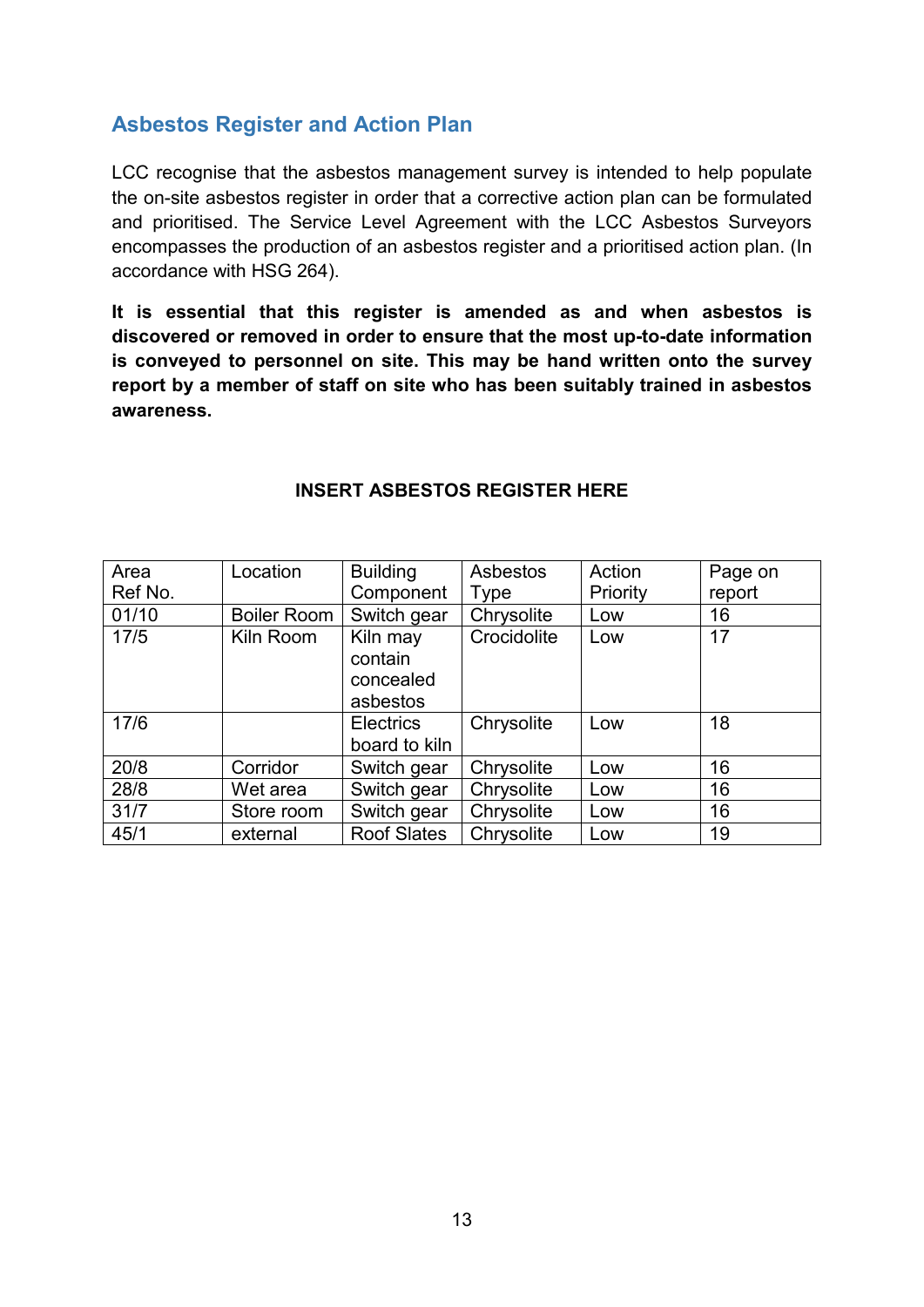# **Asbestos Communication Plan**

The communication of asbestos presence is essential in ensuring the safe management of its condition. The following table outlines how Thurlaston CE (Aided) Primary School intend to communicate ACM presence to appropriate personnel within our building.

| <b>Location of</b><br><b>Asbestos</b>                       | <b>Personnel Affected</b>                                                                                                                     | <b>Means of Communication</b>                                                                                                                                                                                                                            |
|-------------------------------------------------------------|-----------------------------------------------------------------------------------------------------------------------------------------------|----------------------------------------------------------------------------------------------------------------------------------------------------------------------------------------------------------------------------------------------------------|
| <b>Example 1:</b><br><b>Boiler House</b><br><b>Gaskets</b>  | <b>Premises Officer</b><br><b>Plumbing / Heating</b><br>$\bullet$<br><b>Engineer</b>                                                          | Staff briefing to all staff<br>$\bullet$<br>based on site.<br>• Communication of<br><b>Management / RDS</b><br>Survey.<br><b>Contractor Induction</b><br>process.<br>Physical demonstration of<br><b>ACM</b> locations to be<br>provided to contractors. |
| <b>Example 2:</b><br><b>Ceiling Tiles</b><br>within Library | <b>Library Staff</b><br>$\bullet$<br><b>Contractors including</b><br>$\bullet$<br>(Data Cablers,<br><b>Electricians, Plumbers</b><br>$etc.$ ) | Staff briefing to all staff<br>$\bullet$<br>based on site.<br>• Communication of<br>Management / RDS<br>Survey.<br><b>Asbestos Stickers.</b><br><b>Contractor Induction</b><br>process.                                                                  |

To add more rows, click into the bottom right cell and press the "Tab" button.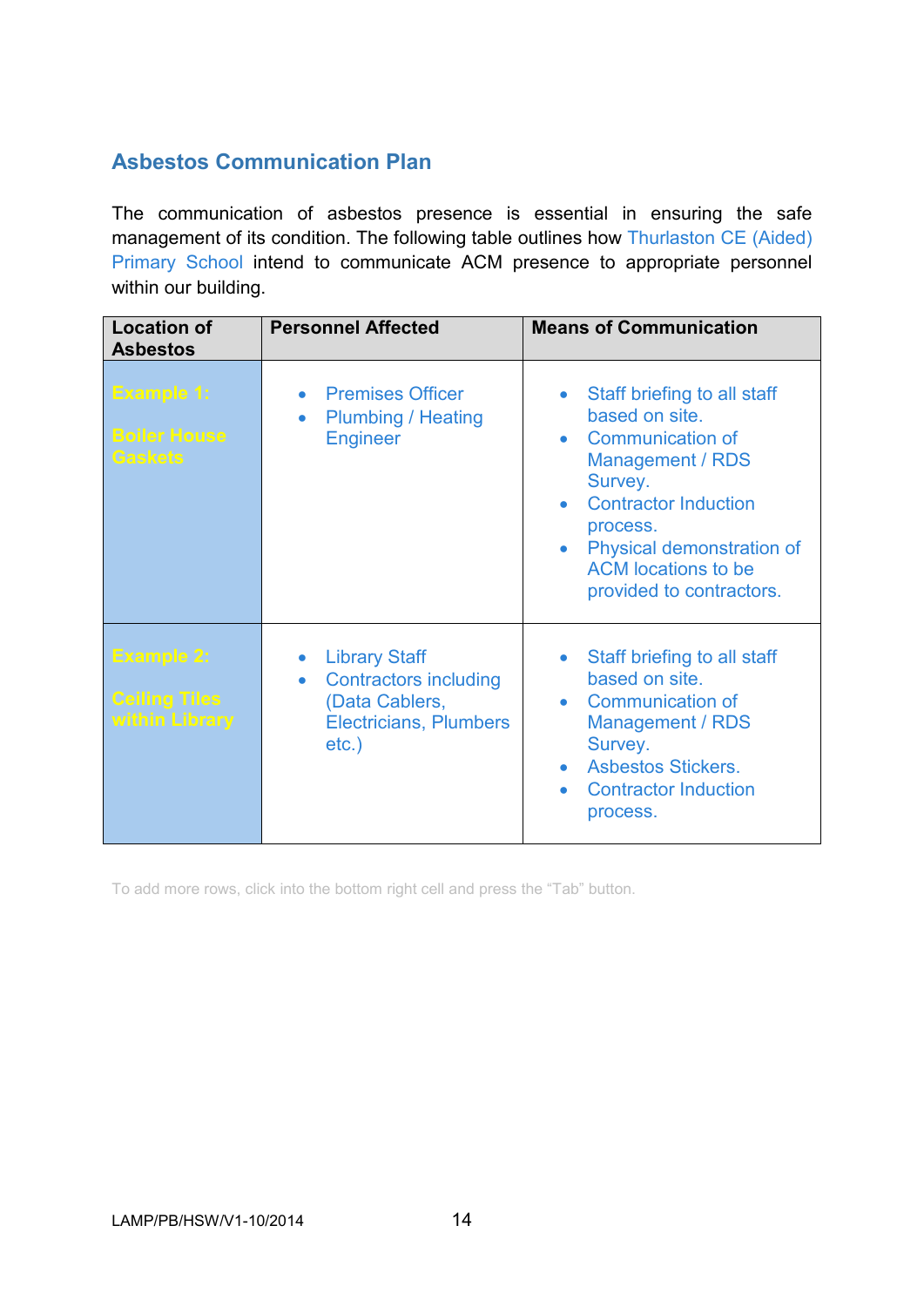#### **Site Schematic Diagrams**

The site schematic diagrams are contained within the appropriate Asbestos Management survey. They can be used to give contractors / staff an indication of the areas where asbestos is likely to be found. These schematic diagrams should be inputted beneath this section and updated as and when ACM is found or removed. Site schematic diagrams are a good way to help communicate asbestos presence to contractors and staff but should not be solely relied upon. The local knowledge of staff and physical demonstration of asbestos locations should accompany any contractor induction.

Insert Site Schematic Diagram(s) here:



LAMP/PB/HSW/V1-10/2014 15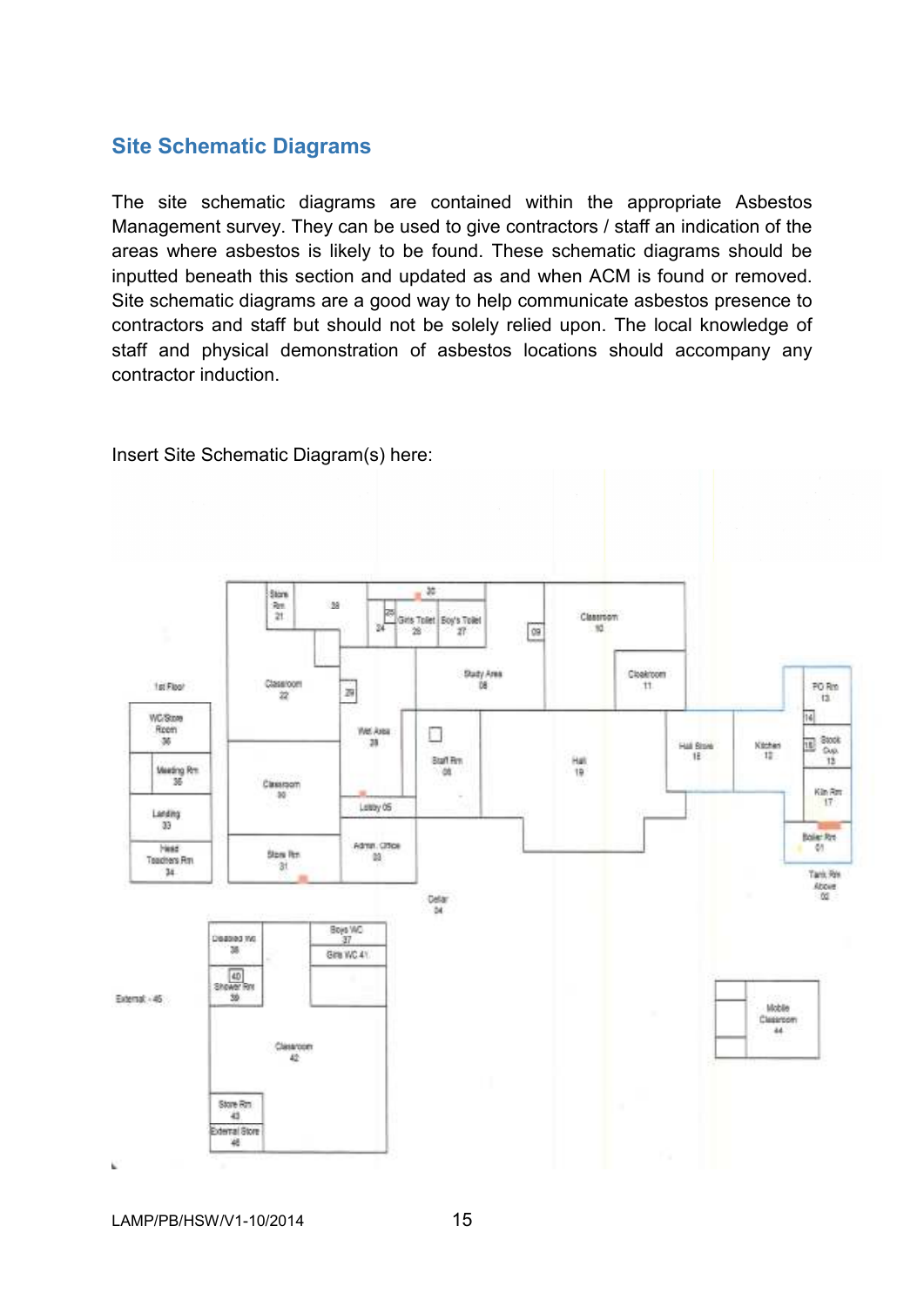#### **Onsite Training and Awareness**

LCC operate a 2 tier format of training for staff within the authority and its out-lying schools. The first tier (Asbestos Management) aims to ensure that premises managers / duty holders are competent in respect of Regulation 4 and the second tier (Local Asbestos Briefing) aims to ensure that all staff are aware of the risks associated with asbestos in their workplace. The 2 courses are discussed in more detail as follows:

- **UKATA Class A Accredited Asbestos Management Awareness** A course that highlights the requirements of Regulation 4 of the Control of Asbestos Regulations in respect of surveying, monitoring, communicating risks and prioritising remedial action for asbestos containing materials (ACM) identified on site. In addition, asbestos management training will highlight the importance of employing those with appropriate competence to assist in the process. The course also gives a brief overview of the risks associated with asbestos exposure and the basic steps that should be taken to negate these risks. This course should be attended by senior staff within a service / school and those involved in the checking and communicating of asbestos.
- **Local Asbestos Briefing**  This should be conducted by a competent member of staff on site (that has attended the Asbestos Management Training) to inform other staff (and pupils if necessary) of the dangers of the asbestos contained on site. The briefing should encompass the findings of the asbestos survey, (particularly for the locations that staff are likely to come into contact with) the mechanisms in place for checking the asbestos and the processes for dealing with an asbestos disturbance. (See Page 18)

**Additional Competency:** The BOHS P405 may be a desirable qualification for staff who are actively involved in the onsite management of asbestos. This is discussed below:

• **British Occupational Hygiene Society (BOHS) P405 –** This is a more detailed, and nationally recognised, course that looks at the practical elements of surveying buildings for asbestos. While it may not always be necessary for staff to have completed this course, it may be beneficial in terms of identifying exactly which materials on site do contain asbestos and will help in calculating the risks of these materials.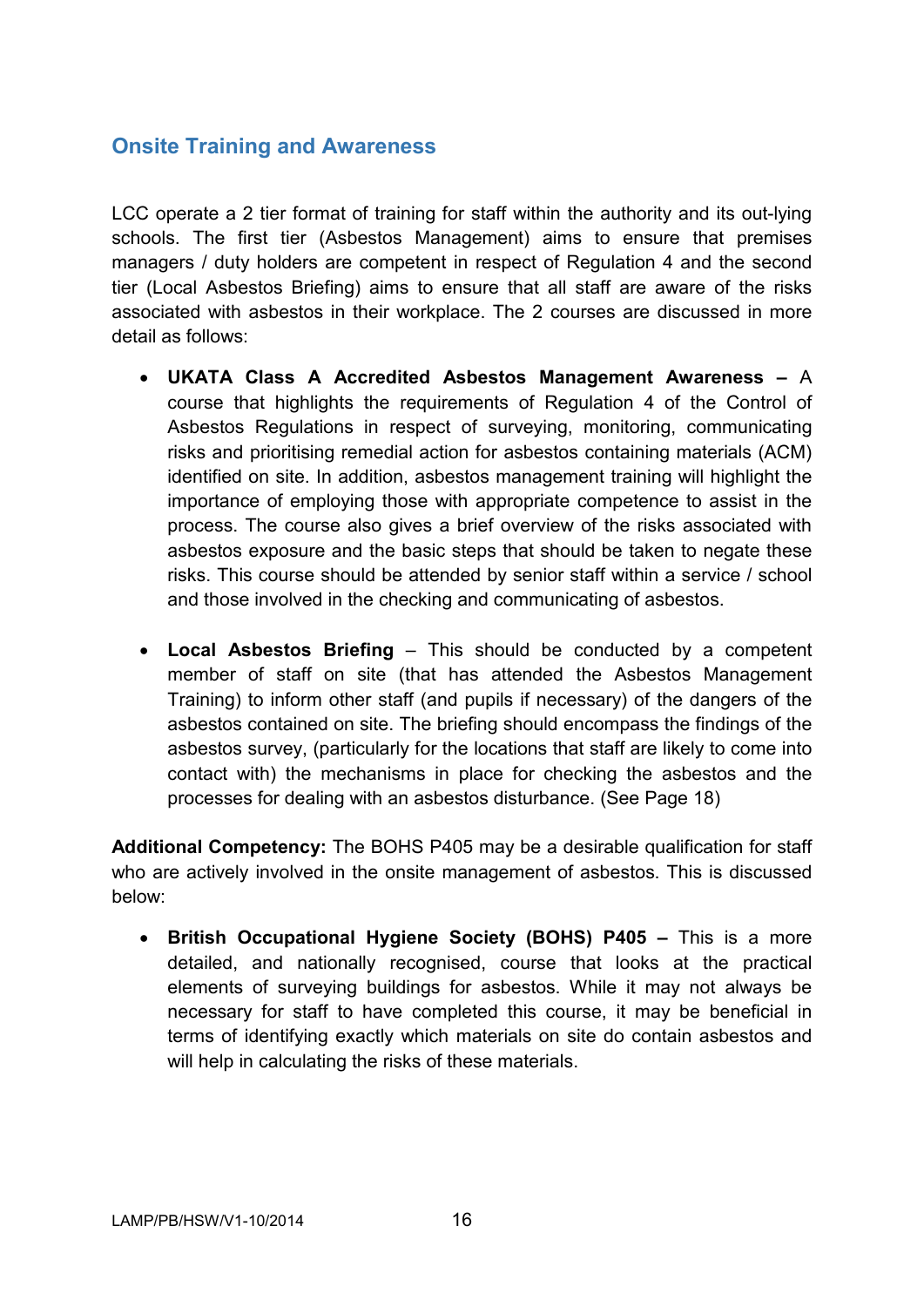#### **Competency Matrix**

The matrix below outlines a core competency requirement for asbestos training on site.

|                                                           | <b>Compulsory</b>   | <b>Desirable</b>               |                                        |
|-----------------------------------------------------------|---------------------|--------------------------------|----------------------------------------|
|                                                           | Asbestos Management | <b>Local Asbestos Briefing</b> | <b>BOHS P405 Asbestos</b><br>Surveying |
| Head Teacher / Bursar / Bus' Manager / Service<br>Manager |                     |                                |                                        |
| Premises Officer / Site Manager                           |                     |                                |                                        |
| Teaching / Service Staff                                  |                     |                                |                                        |
| Pupils (Schools) / Service Users                          |                     |                                |                                        |
| Contractors                                               |                     | $X^*$                          |                                        |

\* In addition to being able to demonstrate general asbestos awareness competence.

Formal UKATA 'Class A' Asbestos Management Training can be sourced via the LCC Health Safety and Wellbeing Service on (0116) 305 5515. The HS&W Service will also assist schools in the completion of an on-site asbestos briefing.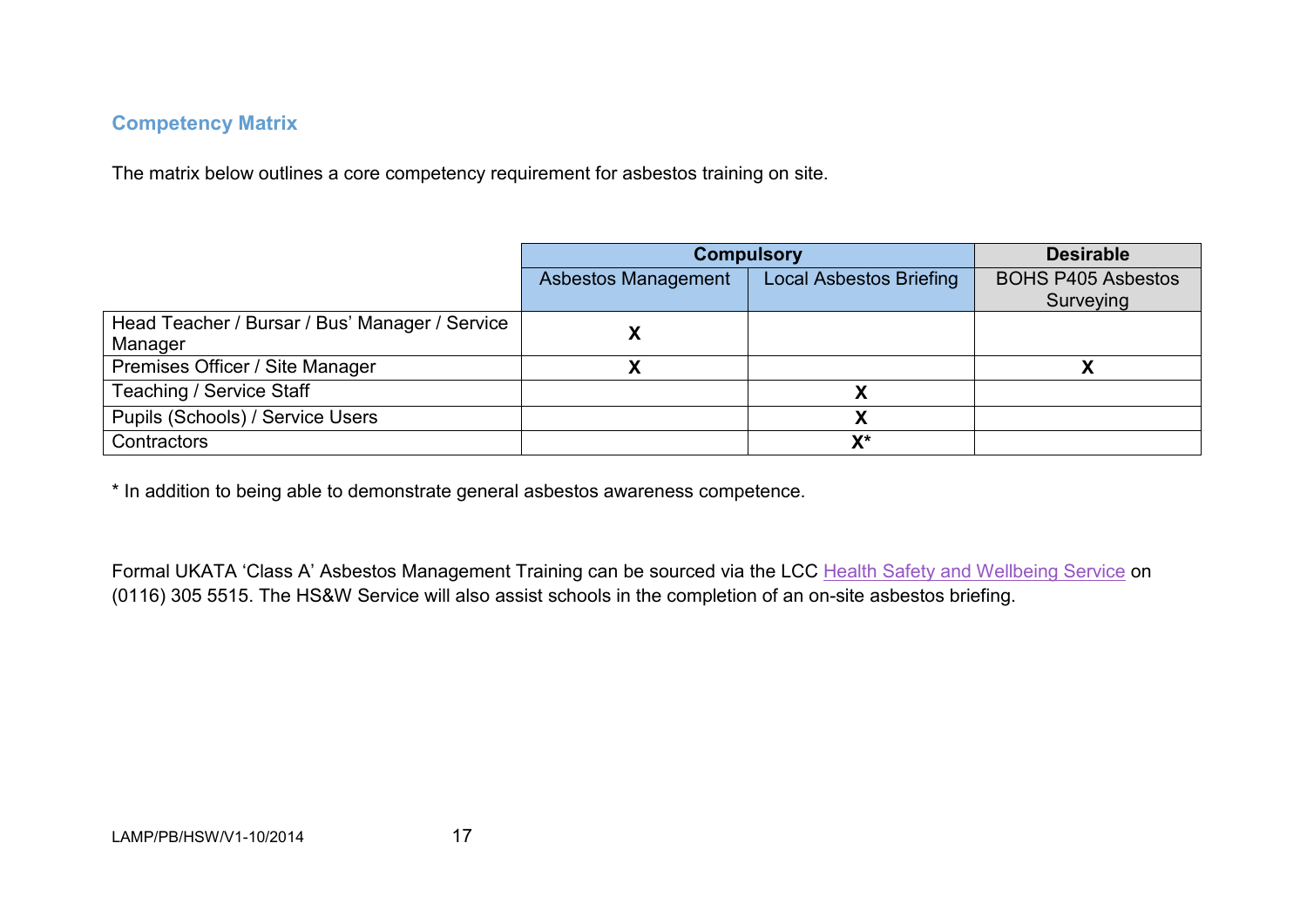# **Asbestos Competency Records**

| <b>Name</b> | <b>Course Attended</b> | <b>Date</b> | Signature |
|-------------|------------------------|-------------|-----------|
|             |                        |             |           |
|             |                        |             |           |
|             |                        |             |           |
|             |                        |             |           |
|             |                        |             |           |
|             |                        |             |           |
|             |                        |             |           |
|             |                        |             |           |
|             |                        |             |           |
|             |                        |             |           |
|             |                        |             |           |
|             |                        |             |           |
|             |                        |             |           |
|             |                        |             |           |
|             |                        |             |           |
|             |                        |             |           |
|             |                        |             |           |
|             |                        |             |           |
|             |                        |             |           |
|             |                        |             |           |
|             |                        |             |           |
|             |                        |             |           |
|             |                        |             |           |
|             |                        |             |           |
|             |                        |             |           |
|             |                        |             |           |
|             |                        |             |           |
|             |                        |             |           |
|             |                        |             |           |
|             |                        |             |           |
|             |                        |             |           |
|             |                        |             |           |
|             |                        |             |           |
|             |                        |             |           |
|             |                        |             |           |
|             |                        |             |           |
|             |                        |             |           |
|             |                        |             |           |
|             |                        |             |           |
|             |                        |             |           |
|             |                        |             |           |
|             |                        |             |           |
|             |                        |             |           |
|             |                        |             |           |
|             |                        |             |           |
|             |                        |             |           |
|             |                        |             |           |

LAMP/PB/HSW/V1-10/2014 18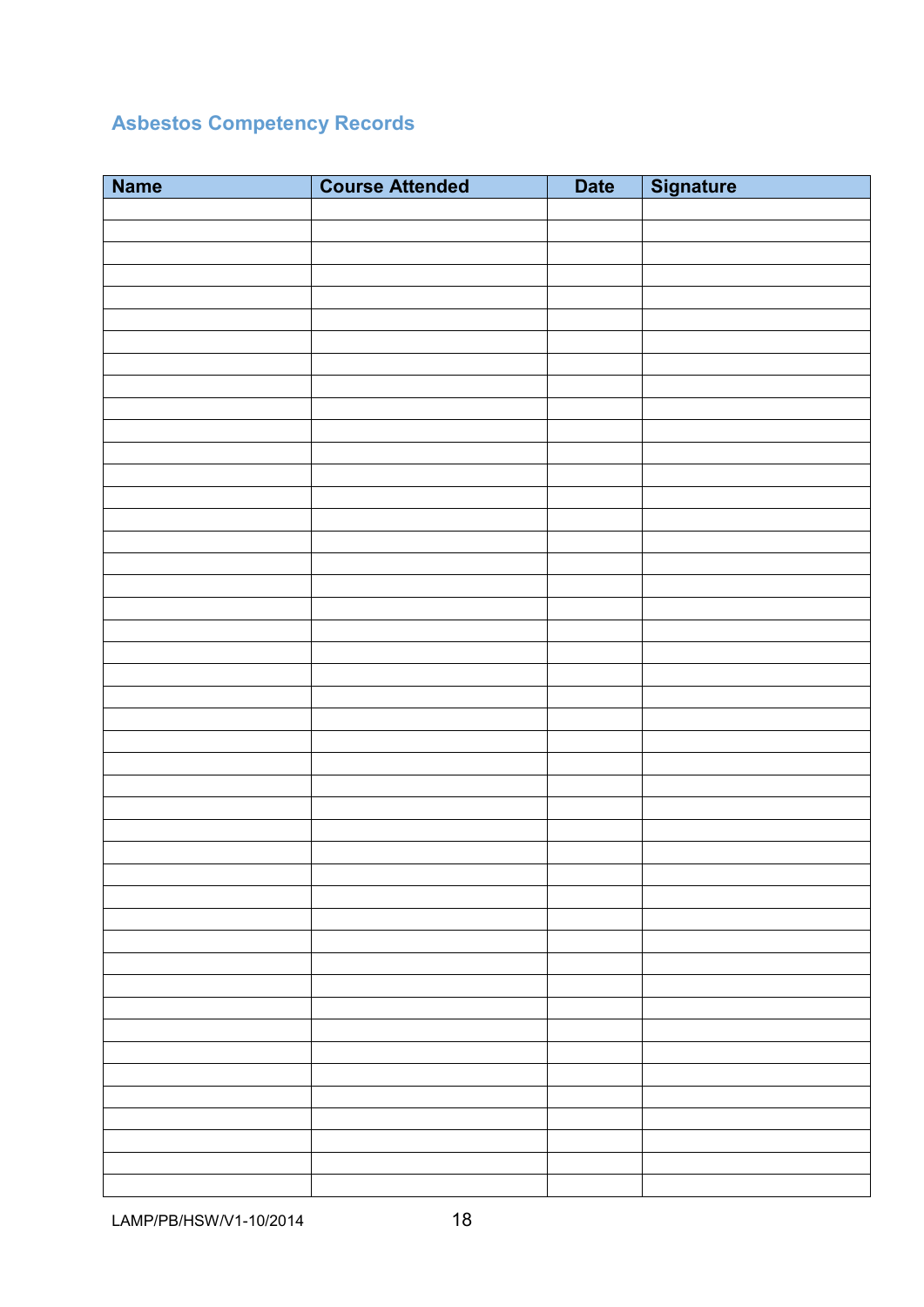# **Asbestos Monitoring**

Thurlaston CE (Aided) Primary School operate a continual, pro-active monitoring process to ensure the safe condition of ACM on site. A termly survey review is conducted.

These inspections aim to demonstrate that Thurlaston CE (Aided) Primary School is proactive in trying to identify and deal with any deterioration in asbestos condition. The inspections will only be undertaken by staff that are trained in Asbestos Management. The inspections will only monitor ACM that may be exposed in general circumstances i.e. ACM that can be visually detected. The inspections will **NOT**  intrude into the fabric of the building, dismantle appliances or take place in areas that are generally inaccessible (roof voids etc.) as this may expose staff and service users to asbestos fibre. In addition, staff will not inspect asbestos locations that are at height or in confined spaces.

Asbestos inspections will be recorded by the Headteacher. Records of inspection will retained within this Asbestos Management Plan. Where any deterioration is noted, the asbestos contingency procedure (see page 19) should be applied.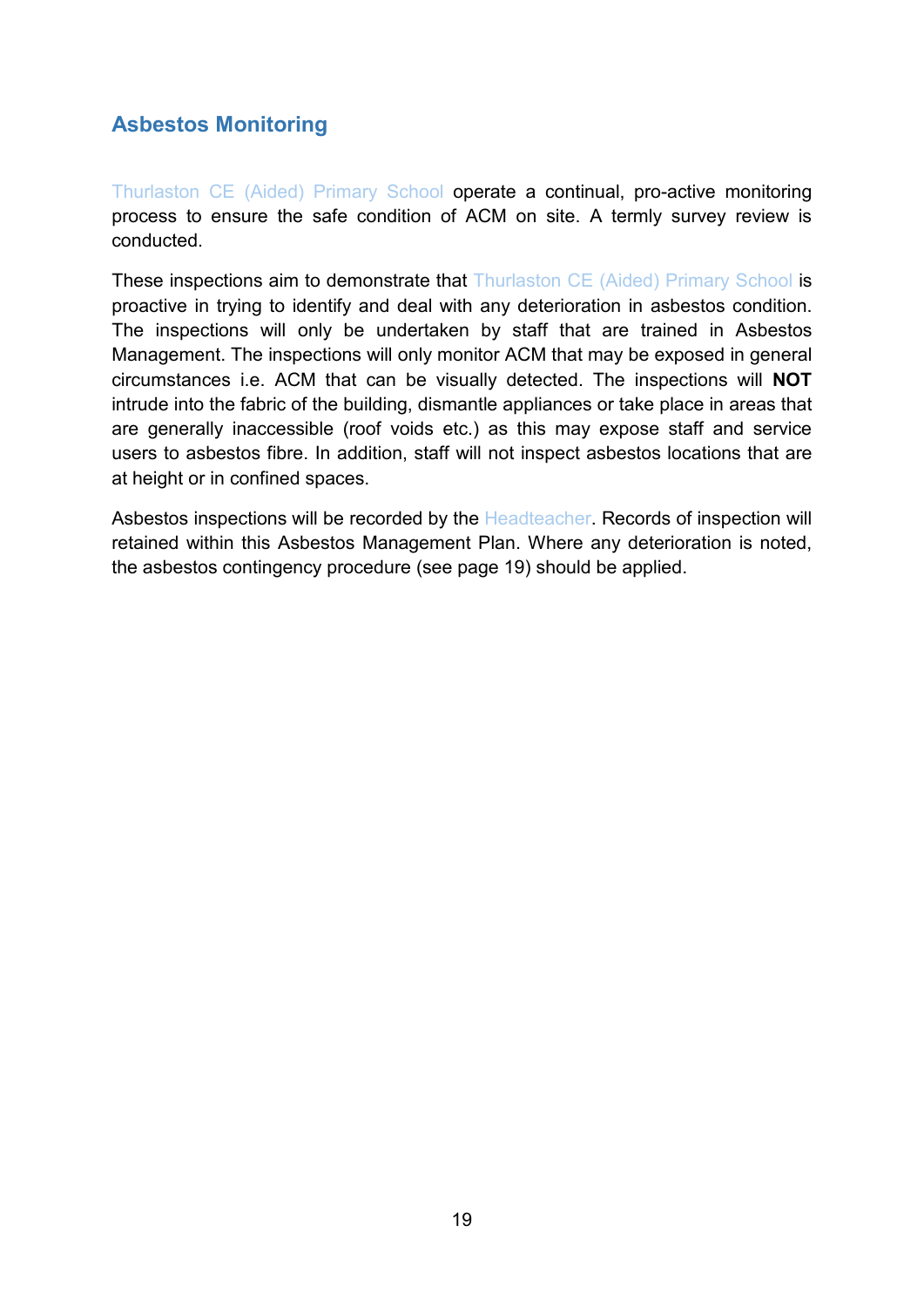#### **Asbestos Quarterly Monitoring Check-sheet**

This check-sheet should be initialled by a nominated member of staff that has received Asbestos Management training as a minimum. The initials confirm that asbestos condition is satisfactory and has not deteriorated since the last inspection. Any deterioration to asbestos condition should be recorded on the reverse of this sheet. It is advised that this inspection occurs quarterly.

|                        | <b>Autumn</b> |                        | <b>Spring</b> |     | <b>Summer</b> |     |
|------------------------|---------------|------------------------|---------------|-----|---------------|-----|
| <b>Area Inspected</b>  | $\sqrt{ }$    |                        | $\frac{1}{2}$ |     | $\sqrt{ }$    |     |
| 01/10 Boiler Room      | Satisfactory  | Y/N                    | Satisfactory  | Y/N | Satisfactory  | Y/N |
| 17/5 Kiln Room         | Satisfactory  | Y/N                    | Satisfactory  | Y/N | Satisfactory  | Y/N |
| 17/6 Kiln Room         | Satisfactory  | Y/N                    | Satisfactory  | Y/N | Satisfactory  | Y/N |
| 20/8 Corridor          | Satisfactory  | Y/N                    | Satisfactory  | Y/N | Satisfactory  | Y/N |
| 28/8 Wet area          | Satisfactory  | Y/N                    | Satisfactory  | Y/N | Satisfactory  | Y/N |
| 31/7 Store room        | Satisfactory  | Y/N                    | Satisfactory  | Y/N | Satisfactory  | Y/N |
| 45/1 external          | Satisfactory  | Y/N                    | Satisfactory  | Y/N | Satisfactory  | Y/N |
|                        | Satisfactory  | Y/N                    | Satisfactory  | Y/N | Satisfactory  | Y/N |
|                        | Satisfactory  | Y/N                    | Satisfactory  | Y/N | Satisfactory  | Y/N |
|                        | Satisfactory  | Y/N                    | Satisfactory  | Y/N | Satisfactory  | Y/N |
|                        | Satisfactory  | Y/N                    | Satisfactory  | Y/N | Satisfactory  | Y/N |
|                        | Satisfactory  | Y/N                    | Satisfactory  | Y/N | Satisfactory  | Y/N |
|                        | Satisfactory  | Y/N                    | Satisfactory  | Y/N | Satisfactory  | Y/N |
|                        | Satisfactory  | Y/N                    | Satisfactory  | Y/N | Satisfactory  | Y/N |
|                        | Satisfactory  | Y/N                    | Satisfactory  | Y/N | Satisfactory  | Y/N |
|                        | Satisfactory  | Y/N                    | Satisfactory  | Y/N | Satisfactory  | Y/N |
|                        | Satisfactory  | Y/N                    | Satisfactory  | Y/N | Satisfactory  | Y/N |
|                        | Satisfactory  | Y/N                    | Satisfactory  | Y/N | Satisfactory  | Y/N |
| Duty Holder Signature: |               | Head Teacher / Manager |               |     |               |     |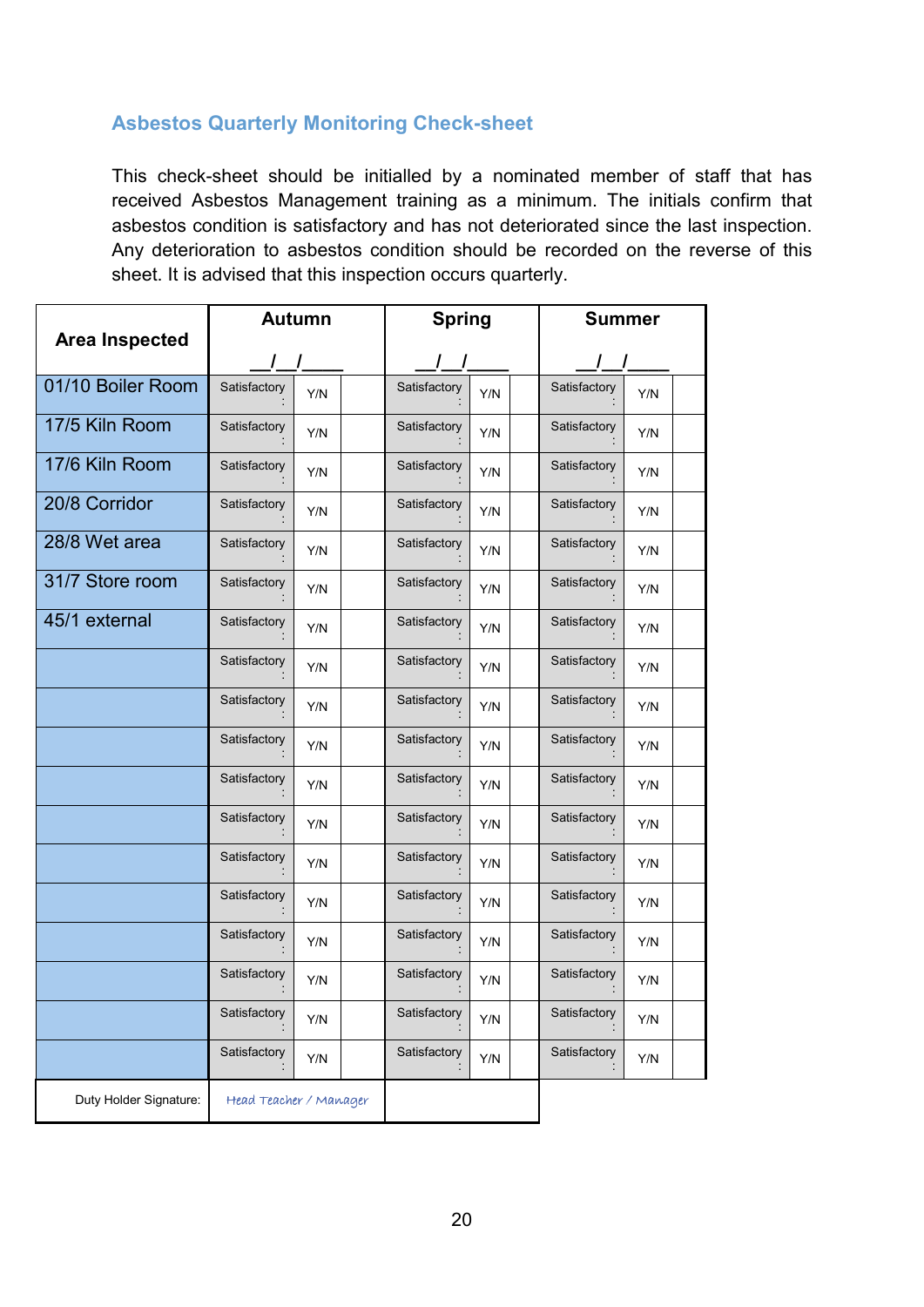# **Asbestos Deterioration Record**

| <b>Asbestos</b><br>Sample<br>Reference | Location and Type | Date<br><b>Discovered</b> | Extent of<br>Deterioration              | <b>Action Taken</b><br>upon Discovery                                                                                                                                               | Any Persons<br>Exposed? | <b>Exposure Record</b><br>Form Complete? |
|----------------------------------------|-------------------|---------------------------|-----------------------------------------|-------------------------------------------------------------------------------------------------------------------------------------------------------------------------------------|-------------------------|------------------------------------------|
| E.g. 2<br>ASB/12/34                    | Boiler House      | 01/12/12                  | Hole in cement<br>sheets<br>(vandalísm) | Isolated boiler<br>house, informed<br>property services.<br>Asbestos analyst<br>conducted fibre<br>count - deemed<br>safe to occupy.<br>Replacement roof<br>sheets being<br>sought. | N                       | N/A                                      |
|                                        |                   |                           |                                         |                                                                                                                                                                                     |                         |                                          |
|                                        |                   |                           |                                         |                                                                                                                                                                                     |                         |                                          |
|                                        |                   |                           |                                         |                                                                                                                                                                                     |                         |                                          |
|                                        |                   |                           |                                         |                                                                                                                                                                                     |                         |                                          |
|                                        |                   |                           |                                         |                                                                                                                                                                                     |                         |                                          |
|                                        |                   |                           |                                         |                                                                                                                                                                                     |                         |                                          |
|                                        |                   |                           |                                         |                                                                                                                                                                                     |                         |                                          |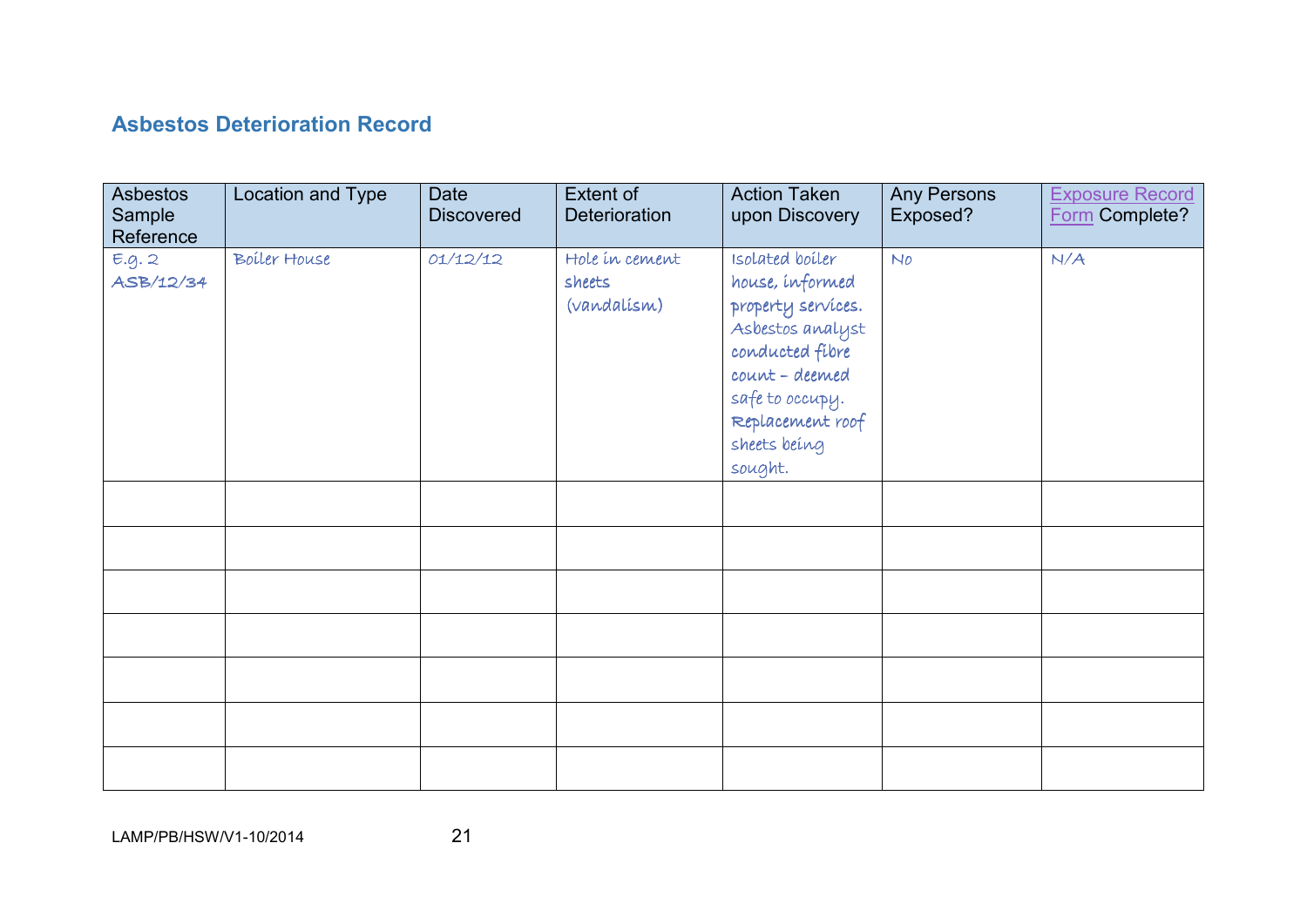# **Asbestos Disturbance Contingency Plan**

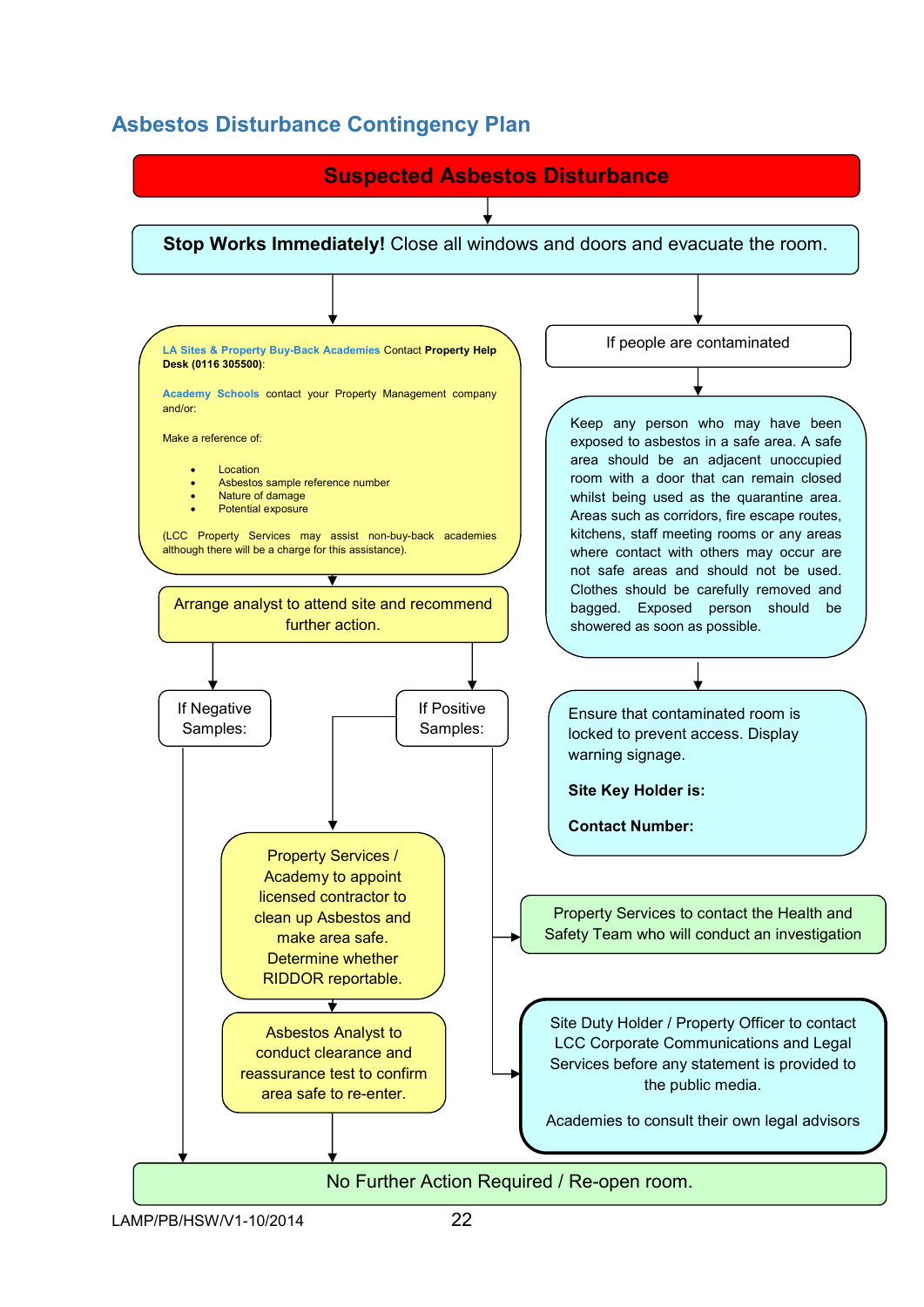# **LAMP Review**

The site Duty Holder should sign this document on an annual basis to confirm that:

- The outlined Roles and Responsibilities are still correct,
- The Management / RDS Survey remains relevant (i.e. any building works occurred that may have removed significant volumes of asbestos?)
- Contractors are being appropriately inducted to site.
- The communication plan is still relevant and that appropriate people are being communicated with effectively.
- Pro-active inspections are occurring on a quarterly basis.
- Staff are aware of where asbestos is and how to respond in the event of an emergency.

|      | <b>Date of Review:</b> | Signed: | <b>Print</b> | <b>Further Actions Required?</b> |
|------|------------------------|---------|--------------|----------------------------------|
| 2015 |                        |         |              |                                  |
| 2016 |                        |         |              |                                  |
| 2017 |                        |         |              |                                  |
| 2018 |                        |         |              |                                  |
| 2019 |                        |         |              |                                  |
| 2020 |                        |         |              |                                  |